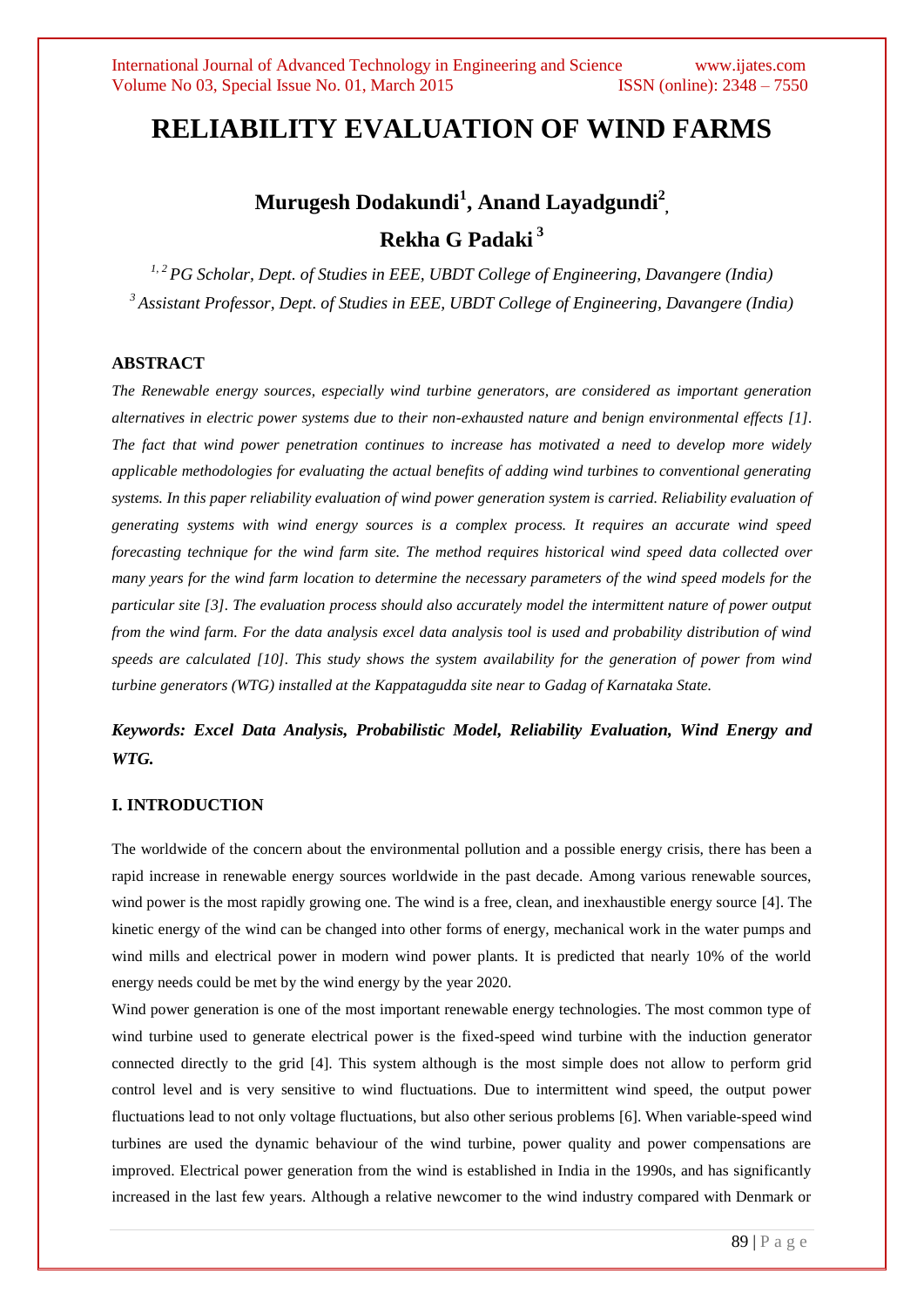the United States, India has the fifth largest installed wind power capacity in the world. In 2009-10 India's growth rate was highest among the other top four countries. India emerged as the second leading wind power market in Asia.

#### **1.1 Generation System Reliability Studies**

In the generation system the total system generation is evaluated to find the system adequacy to meet the total system load demand [7]. The system is model in generation is shown in below figure 2.



Fig. 2: Generation System Reliability Model

#### **1.2 Reliability Indices**

The most popular generation reliability index [1] is the loss of load expectation (LOLE). In addition to this index expected energy not supplied (EENS) and energy index of reliability (EIR) are used [1]. The energy not supplied can be found using the technique each state of capacity model  $C_k$ , the energy not supplied  $E_k$  is given numerically by summing all positive values of  $(L_i-C_k)$  where  $L_i$  is the i-th load level and  $i = 1$  to n. The expected energy not supplied is given in equation (1.1).

Where,  $P_k$  is the probability of capacity state  $C_k$ 

n is the total capacity states.

The EIR given by the equation (1.2)

$$
EIR = 1 - \frac{EENS}{Energy\ Demand}
$$
 (1.2)

### **II. METHODOLOGY**

#### **2.1 Wind Power Generation System**

Renewable energy sources, particularly wind turbine generators, are considered as important generation alternatives in electric power systems due to their unexhausted nature and being environmental friendly. The fact that wind power contribution continues to increase has motivated a need to develop more widely applicable methodologies for evaluating the actual benefits of wind turbine generating systems [9]. Reliability evaluation of wind turbine generating systems is a complex process. It requires an accurate wind speed forecasting technique for the wind farm site. The method requires historical wind speed data collected over many years for the wind farm location to determine the necessary parameters of the wind speed models for the particular site. The evaluation process should also accurately model the intermittent nature of power output from the wind farm [10].

In this process there are many steps are involved, for my work I have considered nine steps those are listed below.

1. Data collection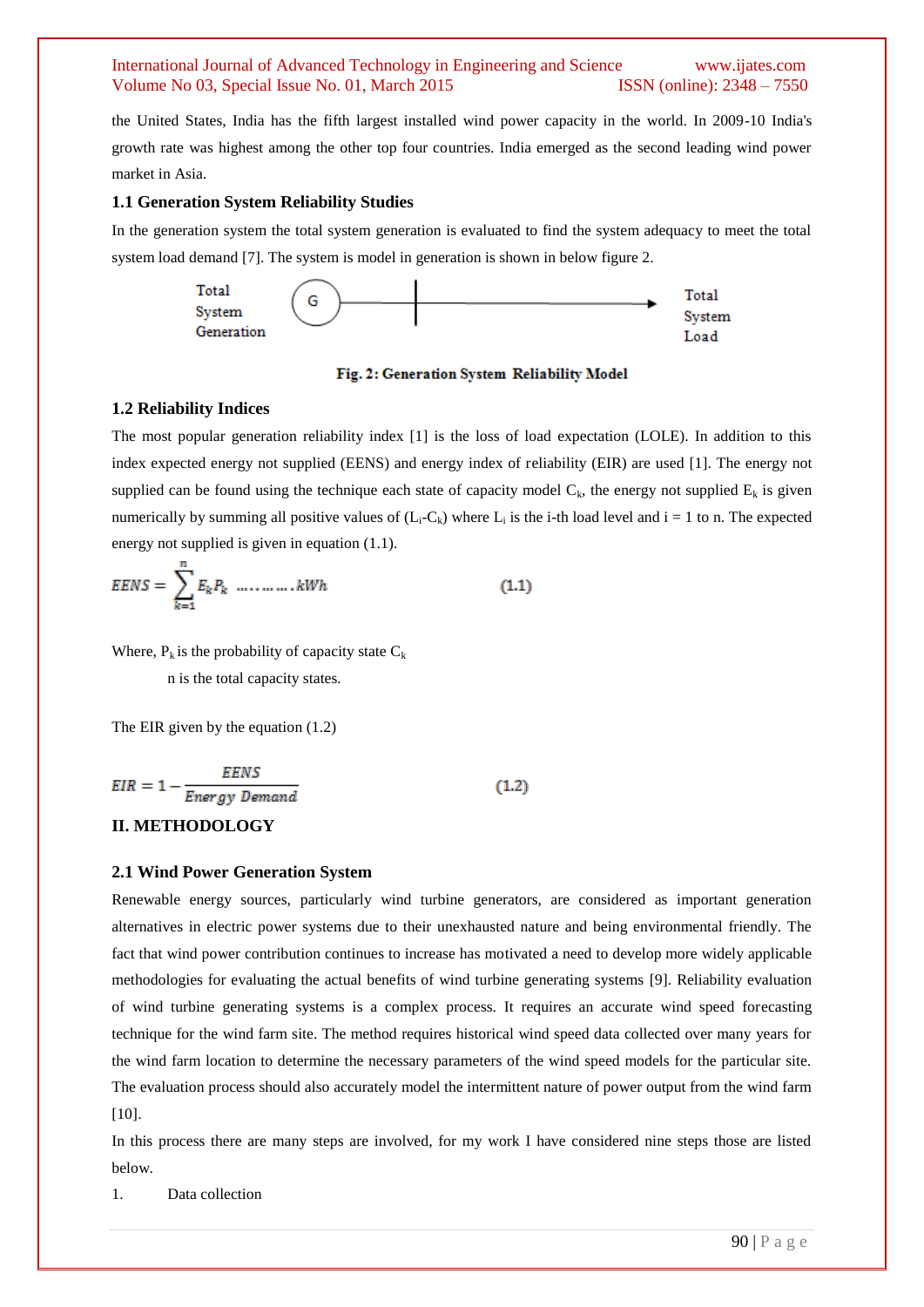- 2. Data analysis
- 3. Wind speed model for selected geographic location
- 4. WTG power curve data
- 5. WTG power generation model
- 6. Probabilistic evaluation of power generated
- 7. Three state model for WTG system
- 8. Evaluation of Cp and Availability
- 9. Calculation of reliability indices

#### **2.1.1 Data Collection**

For the evaluation process the data used is obtained from National Renewable Energy Laboratory (NREL). It consists of hourly basis average wind speed, standard deviation and wind rose data. Wind rose data is the data consists of wind direction with respect to north and it is considered as  $0^0$ .

Wind data is available in hourly basis through the year measured by the anemometers installed at the site location. These measured data are available in the NREL web site; these data are called secondary data. Primary data are the data obtained directly from the wind site through the anemometer. For my work I have used secondary data that is data which is recorded in a system, which is provided by NREL.

Turbine data and the wind site data are obtained from the installed turbine manufacturers. Those data are available in the turbine manufacturer web site. These data contains geographic information about the wind site, turbine power curve, dimension, capacity.

#### **2.1.2 Data Analysis**

In the data analysis "Excel wind analysis tool" is used. The raw data obtained from NREL is used as an input to the Excel wind analysis tool. The purpose of this tool is to analyze wind data to prove a wind resource exists at a specific location. The spreadsheet is a program to create a Wind Rose graph, as well as a folder containing power curves for various wind turbines. Some important items calculated by the spreadsheet are the average wind speed, capacity factor, and estimated annual energy production. A report sheet is also included, formatted for printing, which summarizes results and displays graphs.

### **2.1.3 Wind Speed Model For Selected Geographic Location**

This is the estimation of wind speed model for the specific geographic location. In this work one geographic locations is considered. In this step the wind speed model is developed by calculating the average and standard deviation of the discrete wind speeds. With this model frequency of occurrence and probability of the wind speed in that specific site can be obtained. This model also gives the probability distribution of the discrete wind speeds.

#### Wind speed statistics

The speed of the wind is continuously changing, making it desirable to describe the wind by statistical methods. One statistical quantity which is the average is calculated by a set of measured wind speeds u<sub>i</sub>. Standard deviation is calculated by the variance [12].

#### Average wind speed

The measured wind speeds are in integer values, so that each integer value is observed many times during a year of observations. The numbers of observations of a specific wind speed  $u_i$  will be defined as  $m_i$ . The mean is then given by the relation 2.1.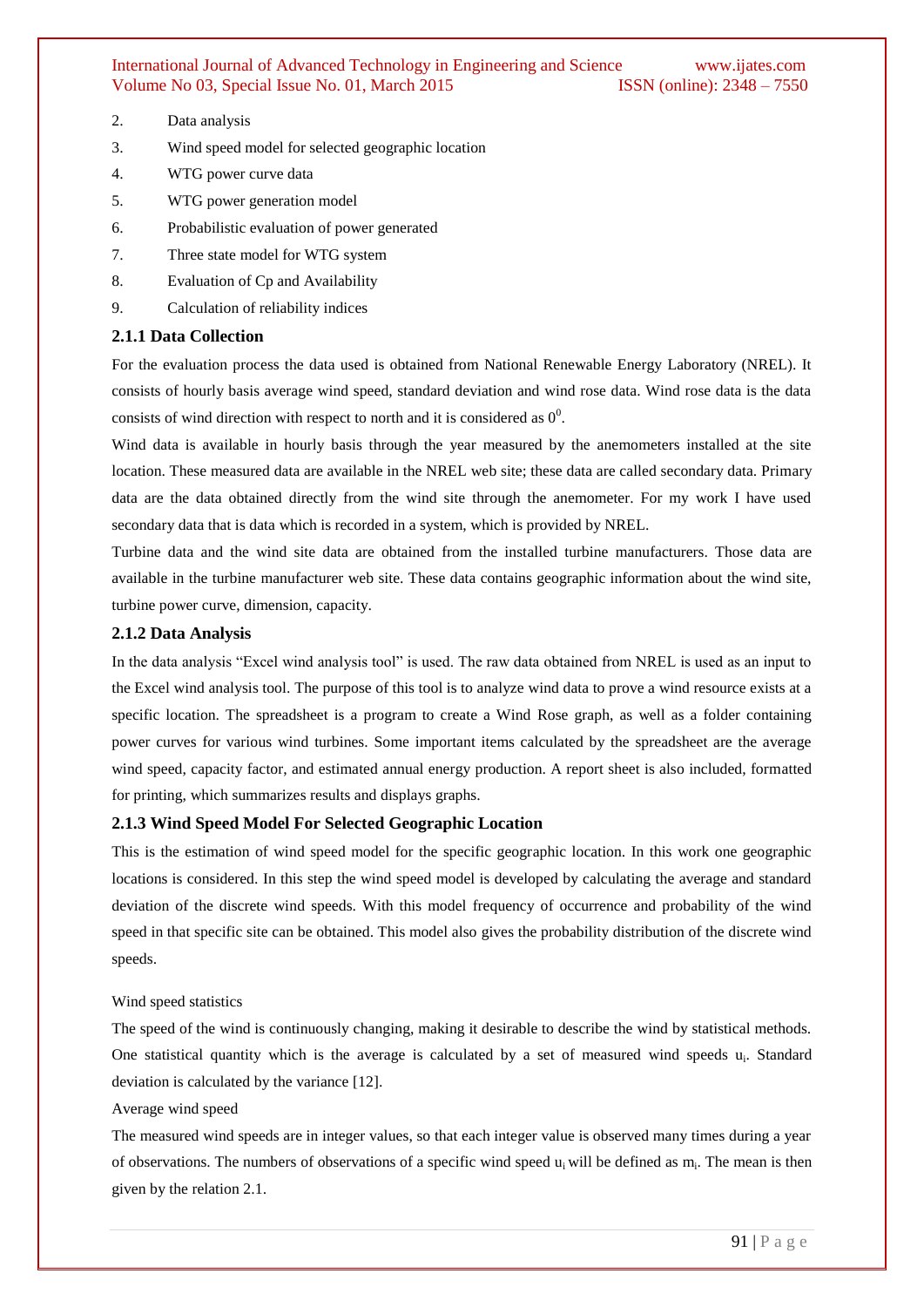$$
\bar{u} = \frac{1}{n} \sum_{i=1}^{w} m_i u_i \tag{2.1}
$$

Where, w is the number of different values of wind speed observed

n is the total number of observations.

Standard deviation:

To find the deviation of each number from the mean and then find some sort of average of these deviations. The mean of the deviations  $(u_i - u)$  is zero, which does not indicate much. Therefore square each deviation to get all positive quantities. The variance of the data is then given by the equation 2.2.

$$
\sigma^2 = \frac{1}{n-1} \left[ \sum_{i=1}^W m_i u_i^2 - \frac{1}{n} \left( \sum_{i=1}^W m_i u_i \right)^2 \right] \tag{2.2}
$$

Where, w is the number of different values of wind speed observed

n is the total number of observations.

Standard deviation is given by the equation 2.3

Standard deviation = 
$$
\sqrt{variance \sigma}
$$
 (2.3)

Frequency of occurrence:

This is the determination of the number of times in which the recorded wind speed occurred through the measured time. The percent value is given by the equation 2.4.

$$
frequency (ui) = \frac{number of hours in which ui is occurred}{total number b of hours in data} \times 100
$$
 (2.4)

#### **2.1.4 WTG Power Curve Data**

This is the data obtained from the turbine manufacturers installed at the wind site. This data contains the power output of the wind turbine generator at different wind speed and the rated wind speed for the rated power output, cut-in wind speed, cut-out wind speed of the wind turbine. This can be represented in the graphical form by plotting wind speed on x-axis and power output on y-axis.

 These power curve data is combined with the wind speed model obtained for specific wind site to obtain power generated at different wind speeds distributed through the year.

#### **2.1.5 WTG Power Generation Model**

Wind turbine power generation model is obtained by combining the wind speed distribution and wind turbine generator power curve data. This model includes the total annual power generated; power generated at different wind speeds through the year. This is calculated by combination of subsection 2.1.3 and 2.1.4.

The probability P of the discrete wind speed  $u_i$  being observed as,

$$
P(u_i) = \frac{m_i}{n} \tag{2.5}
$$

Where, P is probability,  $u_i$  is measured wind speed at the interval I,  $m_i$  is the hours in which  $u_i$  is observed, n is the total number of hours.

The cumulative distribution function F  $(u_i)$  as the probability that a measured wind speed will be less than or equal to  $u_i$  is given in the equation 2.6

$$
F(u_i) = \sum_{j=1}^{i} P(u_j)
$$
\n(2.6)

#### **2.1.6 Probabilistic Evaluation of Power Generated**

This includes the probabilistic evaluation of the generated power at different wind speeds through the year. This is calculated by combining distribution of discrete wind speeds. This can be calculated by estimated energy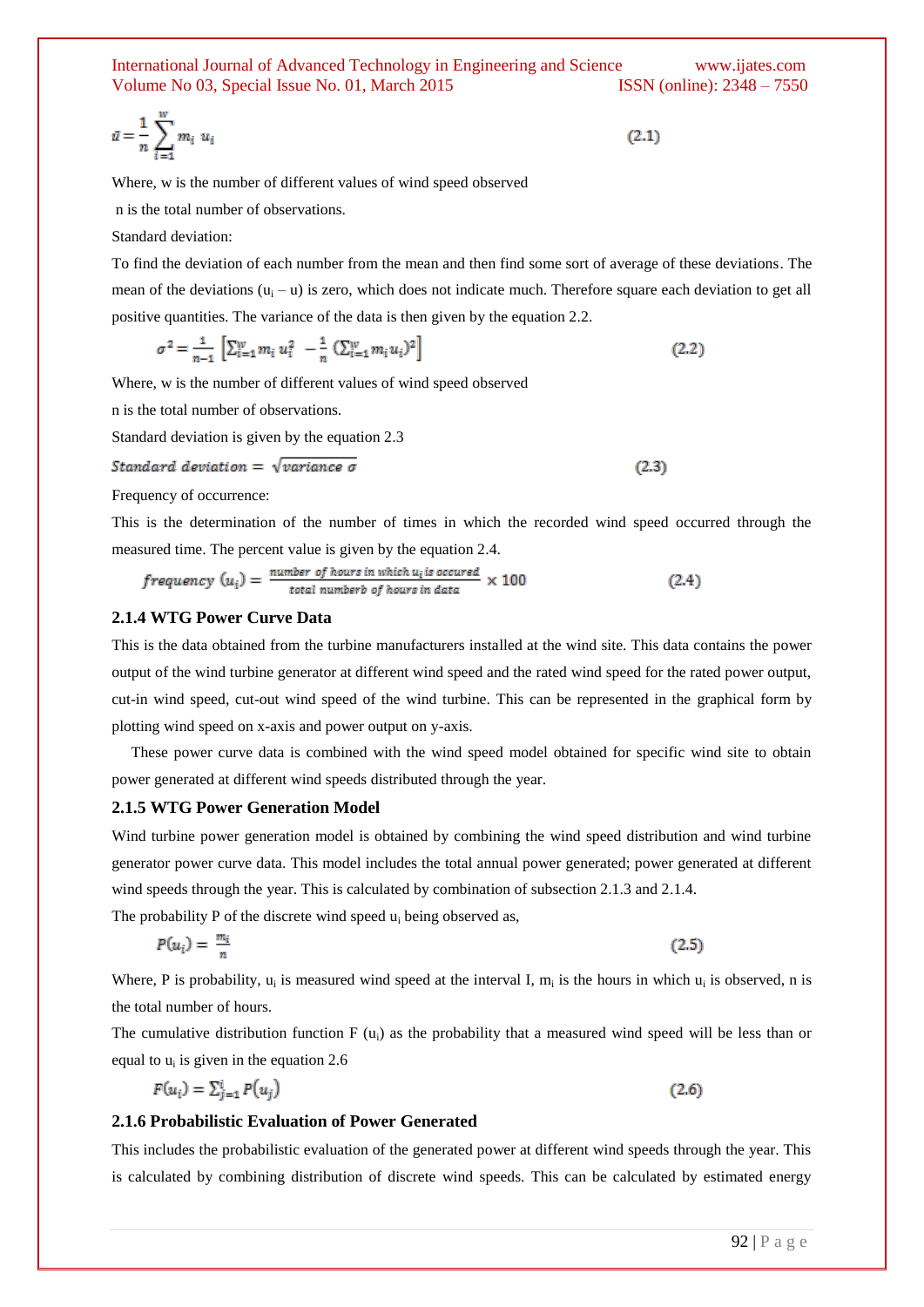output by the discrete wind speed and total energy estimated through the year. This is described in the equation 2.7.

$$
P_g = \frac{power \ output \ from \ discrete \ wind \ speed}{total \ estimated \ energy \ output \ through \ year}
$$
 (2.7)

The power generated can be calculated using the power formula given in equation 2.8.

$$
P_m = C_p \left(\frac{1}{2} \rho A u^3\right) \tag{2.8}
$$

Where,  $C_p$  is the capacity factor given by the turbine manufacturer

 $ρ$  is air density at the wind site kg/m<sup>3</sup>

A is area swept by the turbine in  $m<sup>2</sup>$ 

u is the wind speed in m/sec

#### **2.1.7 Three State Model for WTG System**

The output of a wind turbine generator (WTG) is a function of the wind speed. In this work the WTG is represented by a three-state model. Up1, Up2 and Down are three states, which represent variable, constant and zero outputs, respectively, in terms of wind speeds. A WTG can also suffer a forced outage, which can be represented by Up and Down states. The WTG three-state model is shown in Fig.2.1. A wind farm usually consists of many units and therefore the specified wind velocity is assumed to be the same for all the units in the farm. The power output of a wind farm is the summation of the output of all the available units.

The probability of turbine being in three different states is calculated according to the state representation and it is described by the relation as shown below.



Probability of WTG in state Down is  
\n
$$
P_{\text{DOWN}} = 1 - P_{\text{UP1}} - P_{\text{UP2}} \tag{2.11}
$$

Where,  $u_i$  is the measured wind speed at the interval i.

2.1.8 Calculation of Plant factor and Plant availability

Since wind speed is not constant, a wind farm's annual energy production is never as much as the sum of the generator nameplate ratings multiplied by the total hours in a year. The ratio of actual productivity in a year to this theoretical maximum is called the Plant factor. Typical Plant factors [12] are 15–50%; values at the upper end of the range are achieved in favorable sites and are due to wind turbine design improvements.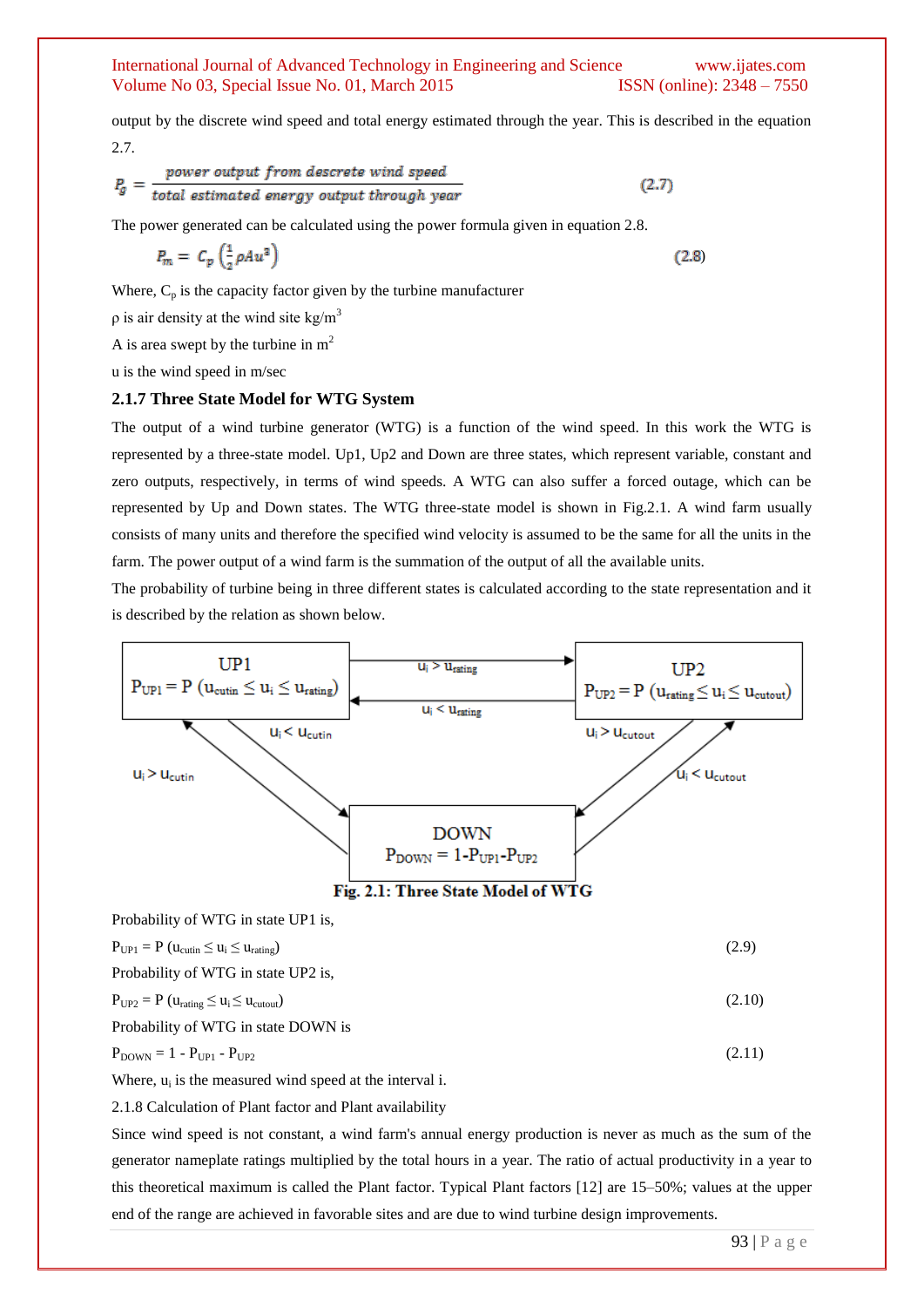The plant factor is calculated by the relation 2.12 and it is given by,

$$
Plant factor = \frac{Actual power generated in simulated time}{Rateed power generated in simulated time} \times 100
$$
 (2.12)

The value of Plant factor between 15 to 50% is good for wind power generation. And if the wind is continuous the Plant factor will be more except for planned and forced outage.

Plant availability is the wind turbine generator which is available to generate power. This is obtained from the relation that is given in equation 2.13.

Plant availability = 
$$
\frac{Plant\ available\ for\ generation\ in\ hours}{Total\ hours\ in\ the\ simulated\ data} \times 100
$$
 (2.13)

Plant unavialability  $= 1 -$  Plant avialability

#### **2.1.9 Calculation of Reliability Indices**

The basic reliability index used in this work is Loss of load expectation; it is the average number of hours for which the load is expected to exceed the available generating capacity. And it is given in the equation 2.15.

 $(2.14)$ 

#### **III. CASE STUDY**

#### **3.1 Wind Site Description**

This site is located in Kappatagudda at Gadag district of Karnataka state. This site consists of 35 numbers of GE Energy made 1.5MW rated WTG with internal electrical lines connecting the project with local evaluation facility. The elevation of the wind site is 2858.24ft from the sea level. The data obtained is from 01/01/2012 01:00 to 28/12/2012 12:00. Air density at the wind site is 1.118 kg/m<sup>2</sup>.

#### **3.2 Features of WTG**

Rating- 1.5MW Blades- 3Numbers Hub Height- 50 meter (made up of steel tubular tower) Cut in wind speed- 4 m/sec Cutout wind speed- 25 m/sec Rated wind speed- 13 m/sec Conversion factor-  $1Mph = 0.44704m/sec$ Average wind speed: This is calculated from the equation 2.1 and it is found  $\bar{u} = 14.24$  Mph = 6.3658 m/sec Standard deviation: It is calculated from the equation 2.2. And it is found  $\sigma = 7.8506$  Mph = 3.5095 m/sec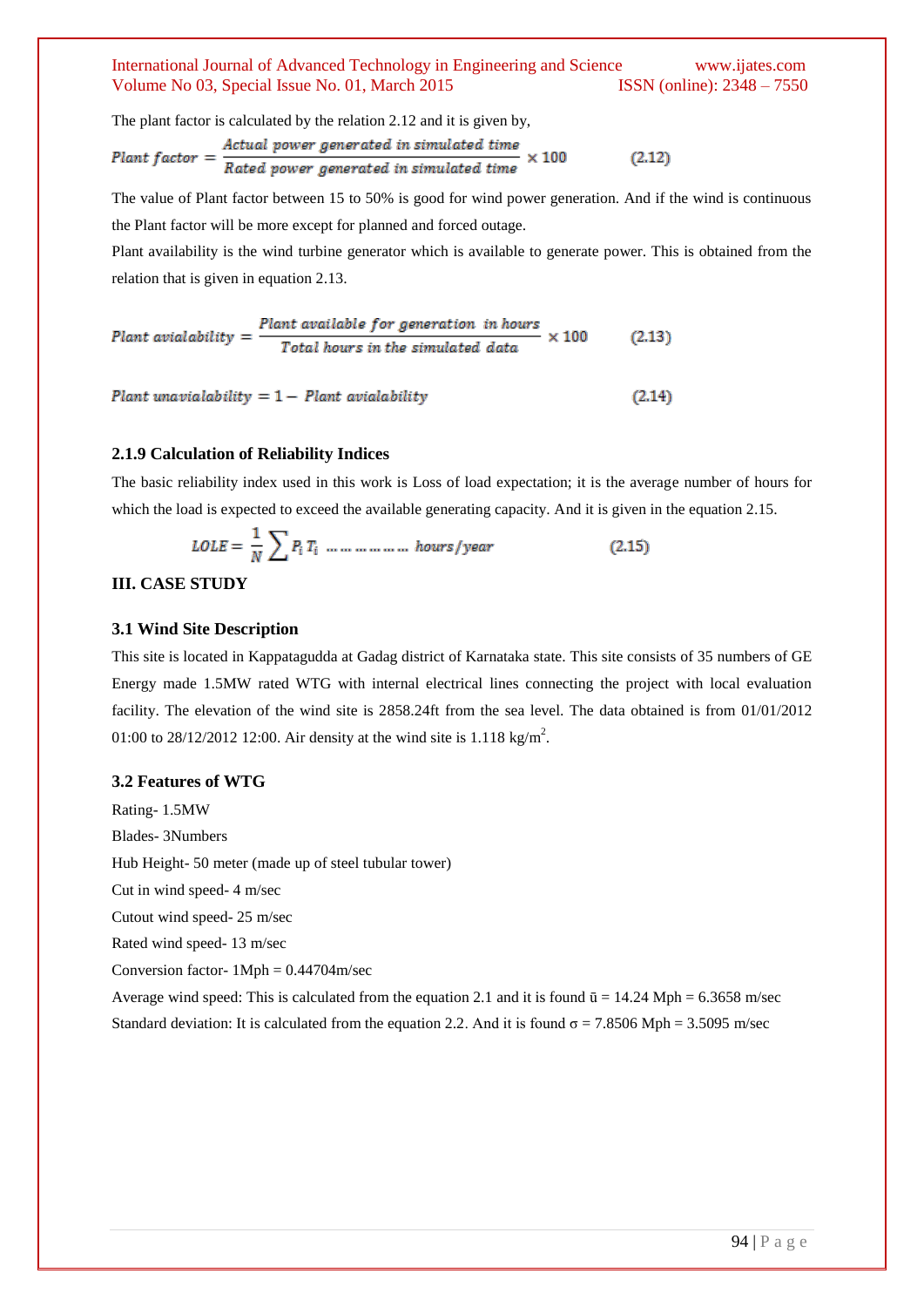

#### **Fig.3.1 WTG Power Curve**

Fig. 3.1 shows the turbine power curve to calculate the power output from the WTG at different wind speeds. The power generation model is obtained by combing this power curve and the wind speed distribution. The distribution of the discrete wind speed plot is shown data analysis report in fig.3.2, it shows the distribution of different wind speed through the year and gives probability of wind speeds. From the equation 8 the power generated by WTG is calculated and with the necessary data described in section 3.2 the WTG power output obtained by the average wind speed of 6.3658 m/sec is estimated as 3662862 kWh/Year and annual production is 3854894 kWh/Year.

# **3.3 Probabilistic Evaluation of Power Generated**

With the power output formula the power generated by the WTG is calculated and the probability of generated power at different wind speed is calculated by equation 2.7. This includes the probabilistic evaluation of the generated power at different wind speeds through the year. This is calculated by combing distribution discrete wind speeds.

From equation 2.7, probability of generated power at wind speed 4 m/sec is given by

$$
P_g(6) = \frac{15896.821}{366862} = 0.00434
$$

The probability of generated power from WTG at different wind speed is calculated in same way.

#### **3.4 Three State Model for WTG System**

State UP1:  $P_{UP1} = P (4 \le u_i \le 13)$  $P_{UP1} = P(4 \le u_i \le 13) = \frac{5963}{8700} = 0.685403$ State UP2:  $P_{UP2} = P(13 \le u_i \le 25)$  $P_{UP2} = P(13 \le u_i \le 25) = \frac{128}{8700} = 0.014712$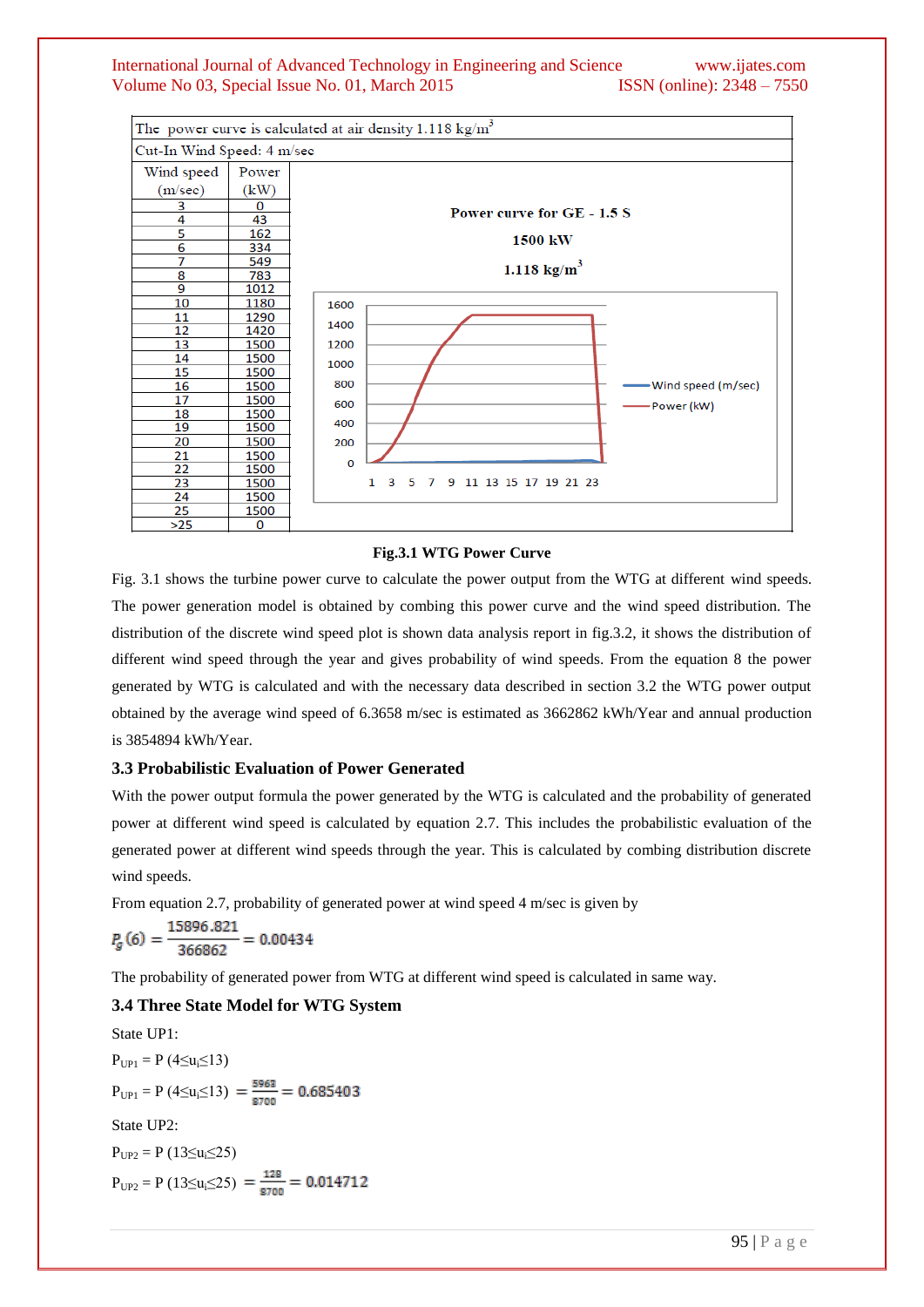State DOWN:

 $P_{\text{DOWN}} = 1-P_{\text{UP1}}-P_{\text{UP2}}$  $P_{DOWN} = 1-0.685403-0.014712 = 0.2972$ 

The plant factor is calculated by the equation 2.12 and is given by

% Plant Factor = 
$$
\frac{3672270 \text{ kWh}}{1500 \times 8700} \times 100 = 28.14
$$

Plant availability is the wind turbine generator which is available to generate power this is obtained from the relation that is given in equation 2.13

$$
Plant\ availableit{ivity} = \frac{5950\ hours}{8700\ hours} \times 100 = 68.39\%
$$

Plant unavialability =  $(1 - 0.6839) \times 100 = 31.61$  %

The basic reliability index used in this work is loss of load expectation; it is the average no of hours for which the load is expected to exceed the available generating capacity and it is calculated by using equation 2.15. The value of LOLE for wind site is found LOLE =  $226.36105$  hrs/year and reliability index is EENS = 132936.38 kWh. It is the energy which is not supplied by the WTG due to lack of wind speed. Third reliability index is energy index of reliability which is given by

$$
EIR = 1 - \frac{132936}{1500 \times 8700} = 0.989813
$$

These reliability indices are calculated by considering all operating states of WTG.



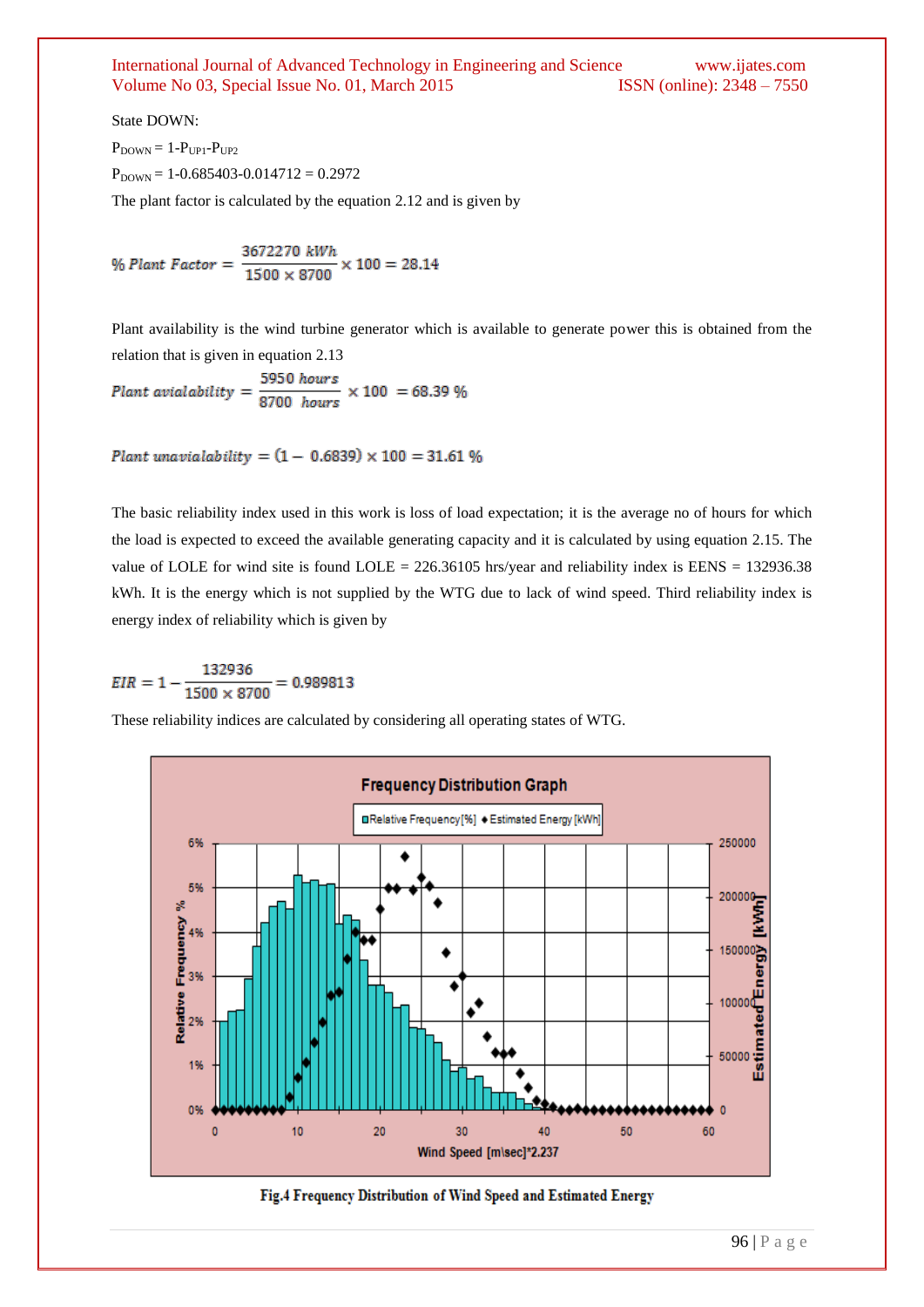

Fig.5 Wind Rose Graph for Wind Site Indicating Direction of Wind



Fig.6 November Wind Variance at the Wind Site

#### **IV. CONCLUSION**

It is very important to develop probabilistic reliability evaluation technique useful for electric power industries which are expected to power from wind. It is therefore very important to obtain suitable wind speed simulation models and appropriate techniques to develop power generation model for WTG in reliability evaluation. In this work The Plant Factor is found 28.14 % and is very useful to generate power from the wind in that site. The plant available for generation is found 68.39 %. Reliability indices LOLE, EENS and EIR are found to be 226.36105 hrs/year, 132936.38 kWh and 0.989813 respectively. These indices show that the plant installed at the said site work satisfactorily. This work will come more valuable, when we consider wind turbine generator and turbine outage models.